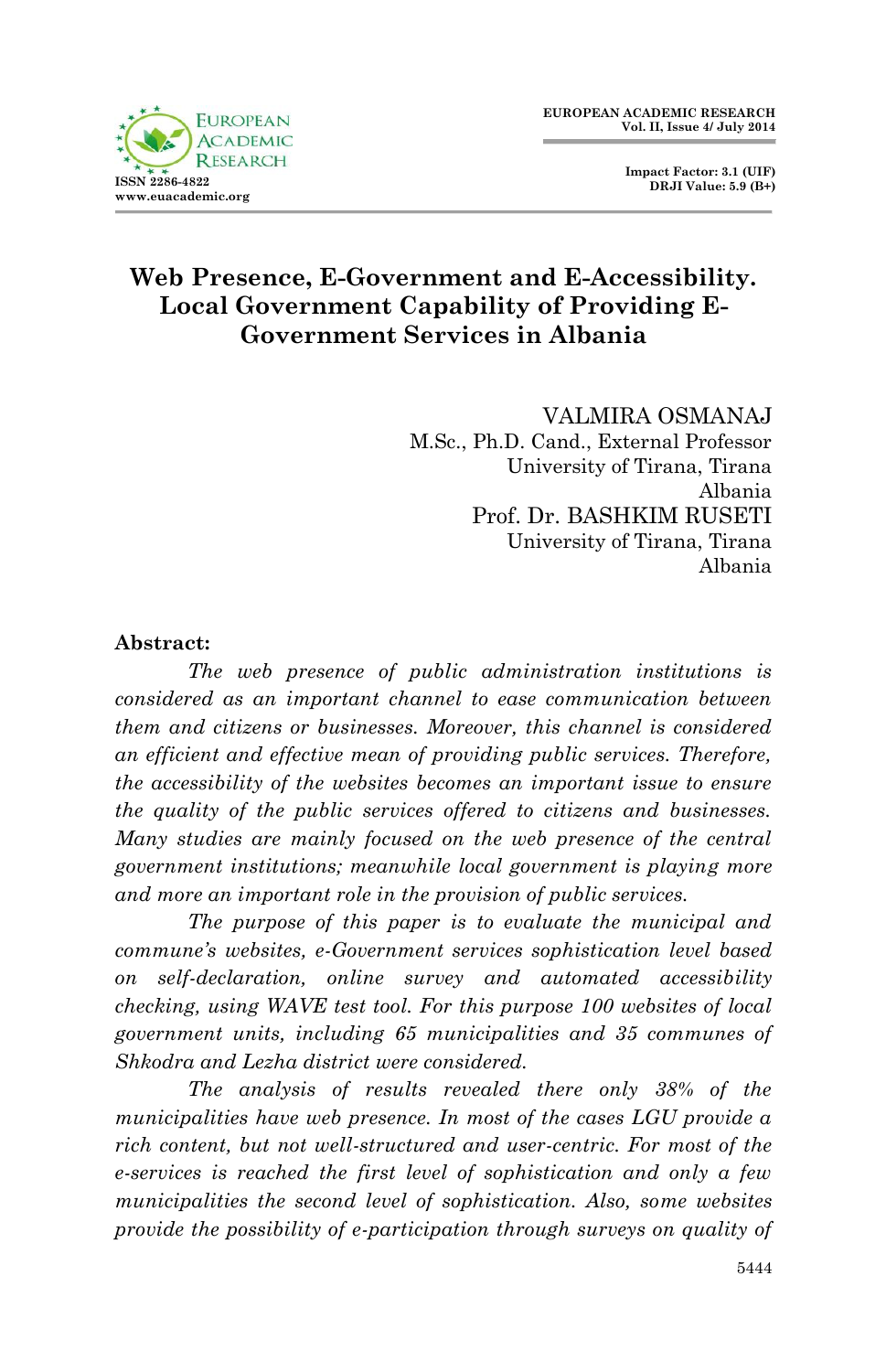*the website. With regard to the accessibility, we found out that most of the municipality websites had up to 5 accessibility errors on their websites.*

**Key words:** Web presence, e-Government, e-Accessibility, LGU, WAVE test

### **1. Introduction and Theoretical Background**

The United Nations Conference on Trade and Development and other development agencies have proposed that a close linkage exists between usage of ICT and macro-economic development, [1]. The key constituents of this linkage include contribution of the ICT sector to the GDP of the country through economic activity and trade; ICT usage by citizens which results in a more informed and connected society; ICT deployment by government for enabling efficient service delivery, improving transparency and effective monitoring; and businesses leveraging ICT to bring about changes to core business processes like supply chain logistics, thereby augmenting operational efficiencies.

In view of the increased focus on judicious spending of government finances, decreased availability of public sector funding for such programmes because of global financial crunch; and importance of delivery against such programmes, it is imperative that projects are properly planned, executed, controlled and closed so as to get the desired results in the desired timeframes, [2]. This is especially true for developing countries, which not only face an enhanced scarcity of funding as compared to developed countries but for whom e-government programmes assume increased importance due to the larger deficiencies in their internal operations as well as service levels provided to citizens, [3].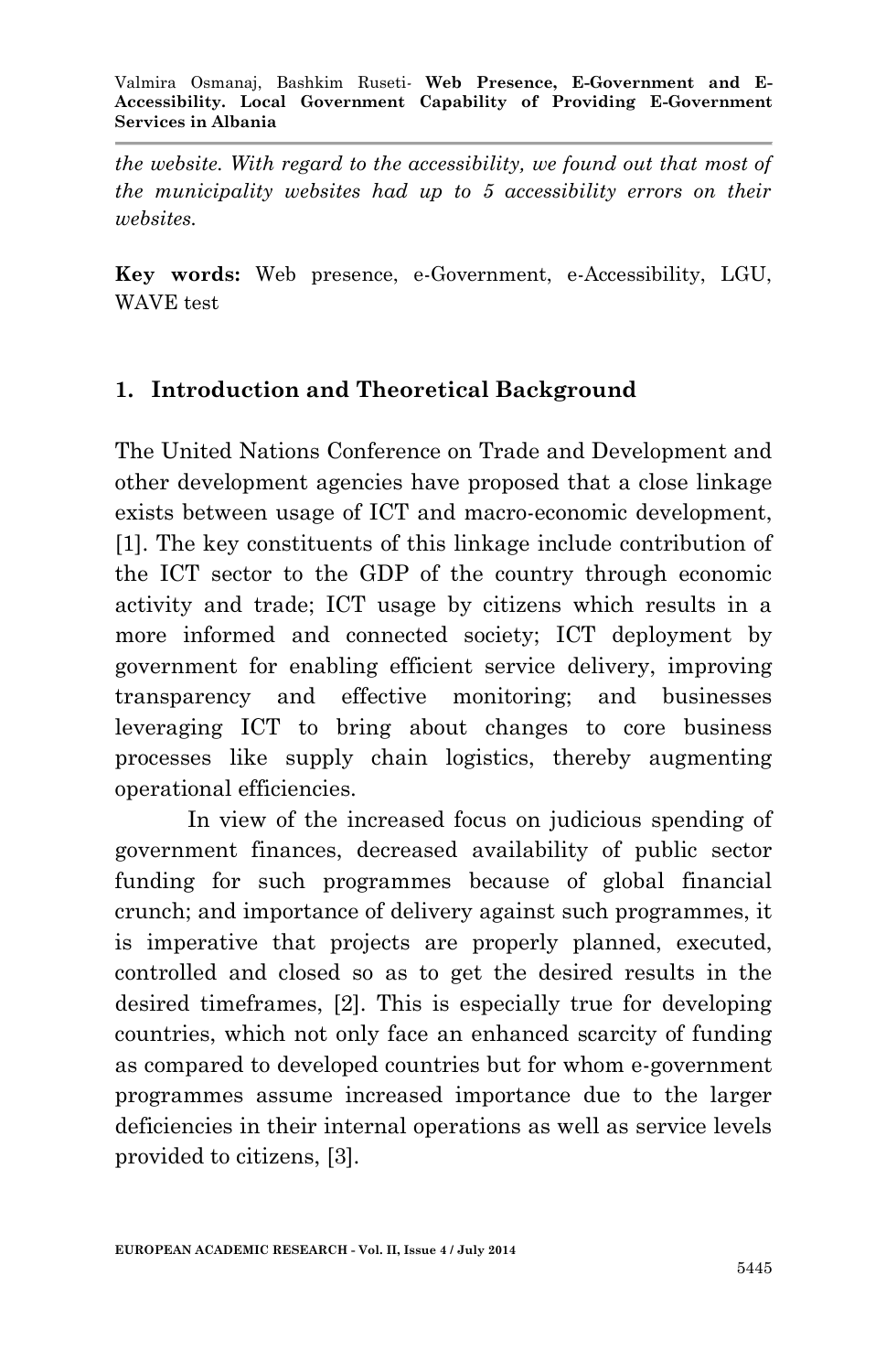Valmira Osmanaj, Bashkim Ruseti*-* **Web Presence, E-Government and E-Accessibility. Local Government Capability of Providing E-Government Services in Albania**

The web presence of public administration institutions is considered as an important channel to ease the communication between them and citizens or businesses. Moreover, this channel is considered an efficient and effective mean of providing public services. According to the eGovernment Benchmark 2012 study, almost half of EU citizens (46%) now go online to look for a job, use the public library, file a tax return, register a birth, apply for a passport or use other eGovernment services. 80% say online public services save them time, 76% like the flexibility and 62% say they save money, [4].

Therefore, the accessibility of the websites becomes an important issue to ensure the quality of the public services offered to citizens and businesses. Many studies are mainly focused on the web presence of the central government institutions; meanwhile local government is playing more and more an important role in the provision of public services. Also, improved eGovernment services at local and city levels attract greater use and increased trust, not least because of their greater relevance and closeness to daily life, [4]. That is why, in the 2013 edition of the eGovernment benchmark will have an increased focus on local service delivery, [4].

From one side, ICT is used in order to bridge the digital divide, but in some cases ICT raise a new risk for divide, such as people with no skills, sophisticated equipments or web design/accessibility. In some ICT literature there is a general agreement that the existence of a digital divide, i.e., the gap between those who have access to ICT ("have's") and those without access ("have not's"), is often associated with an impediment to the social, cultural and economic development of the individuals and groups, [5].

Lately there are some cases that describe new forms of digital divides that can affect a large range of individuals and groups, particularly those living in less-favored areas (geographical digital divide), vulnerable due to specific conditions including age (e-ageing), lack of IT skills (e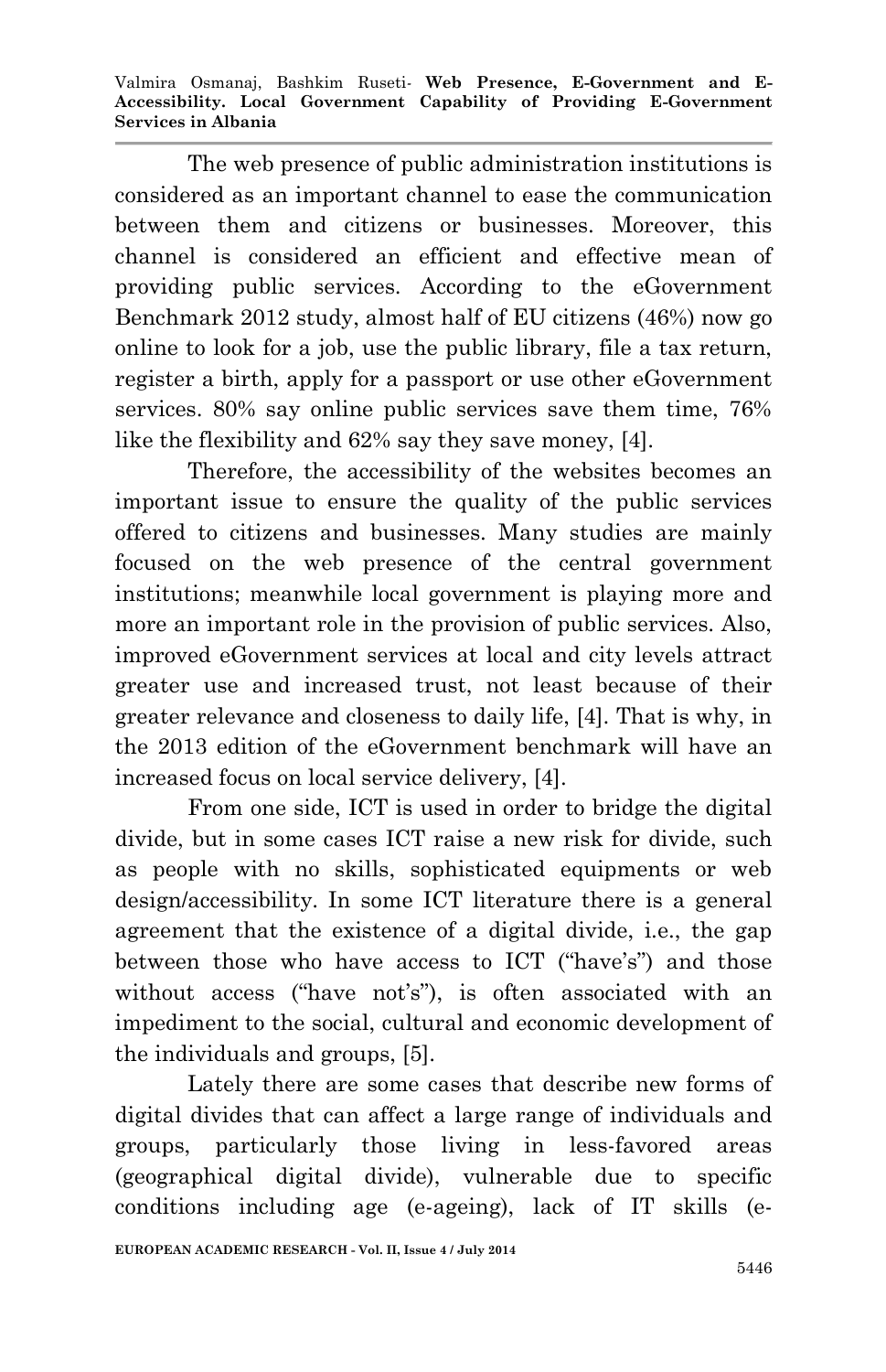competences), physical disabilities (e-accessibility) and cultural attitudes (cultural e-inclusion). Whilst the use of both social media and mobile becomes increasingly ubiquitous for personal or commercial activities, governments have tended to be slow in exploiting these new channels, [5].

In 1997, the World Wide Web Consortium (W3C) launched the Web Accessibility Initiative (WAI) in order to improve the web accessibility for people with disabilities, [6]. The purpose of WAI is to develop strategies, guidelines and resources to support web accessibility. Web accessibility means that people with disabilities can perceive, under-stand, navigate, and interact with the web.

According to the ISO 25010 standard, accessibility is a sub characteristic of usability that includes disabilities related to age. It could be measured either as the extent to which a product could be used by people with disabilities or by the presence of product attributes supporting accessibility, [7].

WAI developed Web Content Accessibility Guidelines (WCAG) that provide with a set of recommendations for making the web con-tent more accessible to users with disabilities. In 1999, W3C published the first version of accessibility guidelines, WCAG 1.0, [8]. The second version was published in 2008, WCAG 2.0, and this is the reference recommended for use in accessibility policies, [9]. There are four key principles that underlie WCAG 2.0, perceivable, operable, understandable and robust.

Following the commitment to promote e-accessibility in Europe expressed by the Riga Ministerial Declaration in 2006, [10], several initiatives and documents were published that are supporting the policy of the European Commission on einclusion: "European i2010 initiative on e-Inclusion",[11], "Towards an accessible information society", [12] and several studies regarding the measuring of web accessibility in Europe. This paper aims to analyze local government units (LGU) web presence, e-government services sophistication level, focusing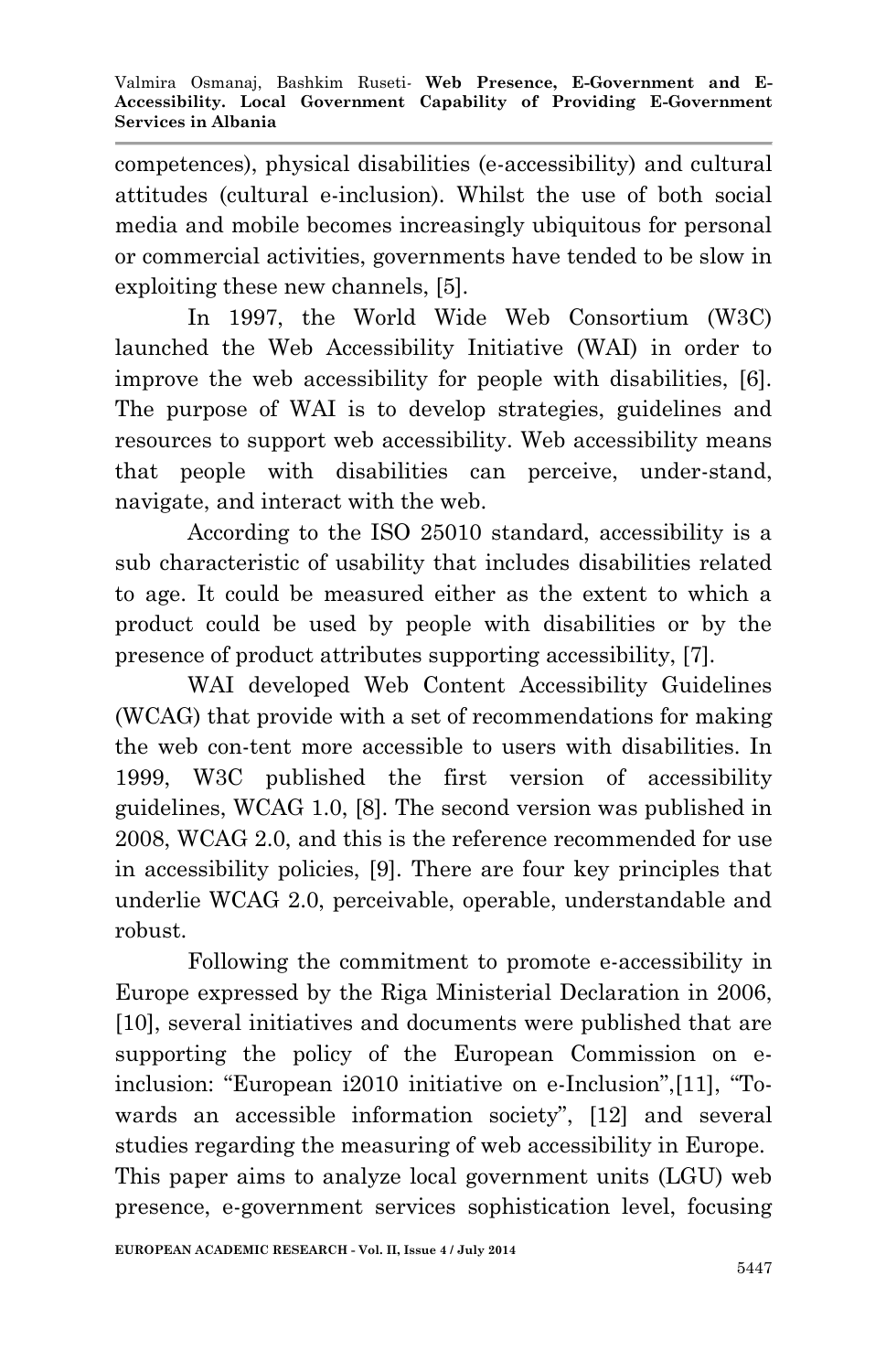on 20 basic public services, defined by European Union, e-Accessibility of LGU websites, are used three main approaches: online survey of the LGU websites, a questionnaire sent to 100 municipalities and communes and wave test tool, which is used to analyze the websites accessibility compliance with WCAG 2.0 guidelines.

### **2. Research Methodology**

In order to analyze LGU web presence, e-government services sophistication level and the e-Accessibility of their websites, are used three main approaches: online survey of the LGU websites, a questionnaire sent to 100 municipalities and communes and WAVE test tool [13], which is used to analyze the websites accessibility compliance with WCAG 2.0 guidelines. [9].

At the beginning of this year, National Agency on Information Society (NAIS) conducted a survey on web presence e-government experience and e-Accessibility in local governments. This was the third survey, the first one was made in 2011 and the second in 2012.

The aim of the survey was to know the current situation of the e-Government at municipality and commune's level, in order to identify the issues that impede the development of e-Government practices and will help to take enhancing measures for future improvements. The questionnaire is composed of two parts, Part A and Part B. LGU that have no websites at all are required to answer only Part A, while the other institutions both parts.

NAIS sent a questionnaire to 100 LGU, 65 municipalities and 35 communes of Shkodër and Lezha district. NAIS received the answer from:

- 77% of municipalities;
- 42% of communes.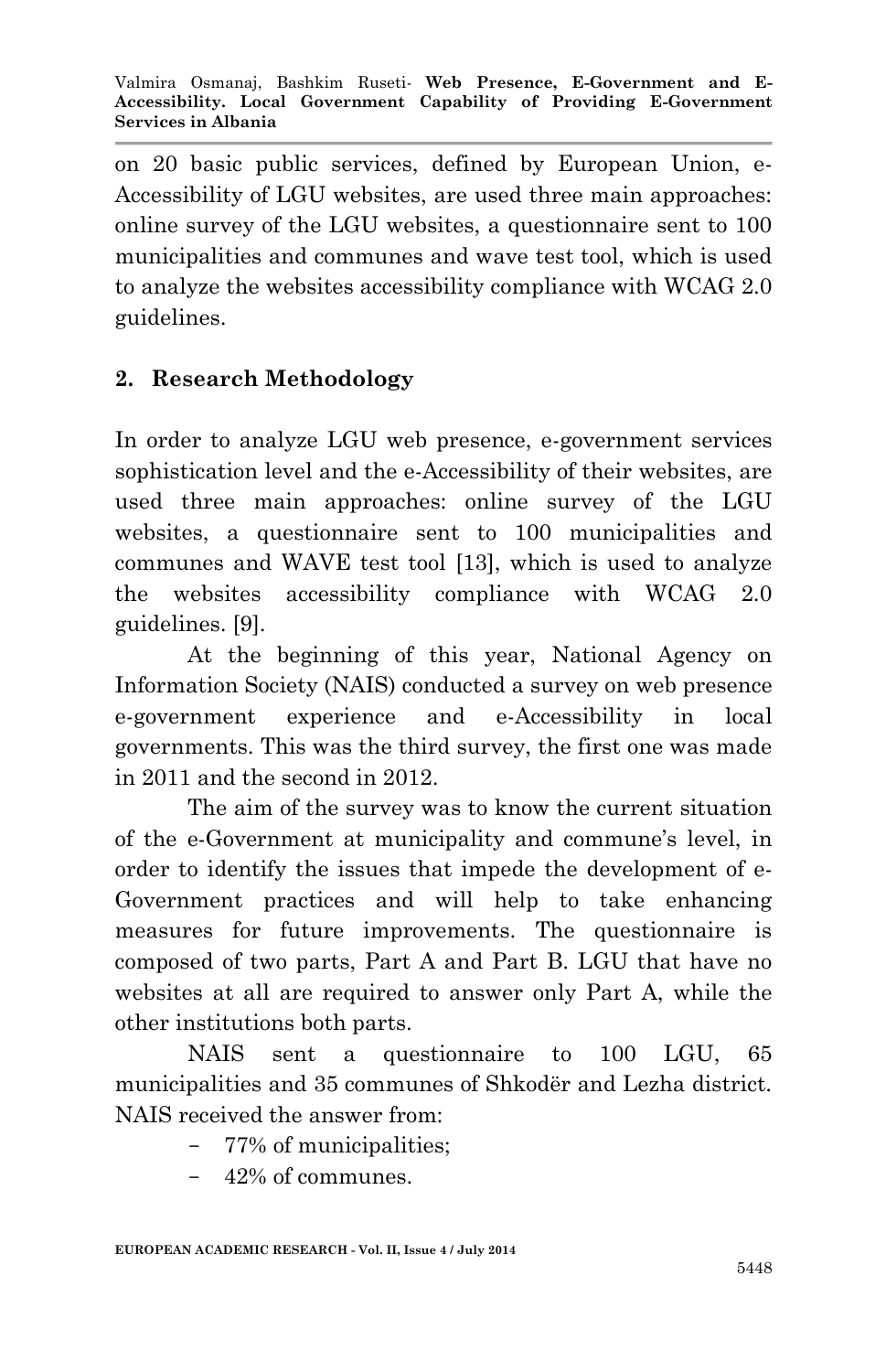In order to test the accessibility of the LGU websites, in compliance with WCAG 2.0 guidelines, WAVE test tool was used.

### **3. Results of the Study**

### *3.1. General Status of Web Presence for LGUs*

Based on the responses of the questionnaire we found out that only 68% of the municipalities had a website, while only few communes declare the presence of web pages. Comparing this result with the one of 2011 and 2012 survey, it can be said that the web presence of local governments was increased, but still the total number of local governments with web presence remain low.

Another important finding was with regard to the URL address of the local government units. In general, the majority of the websites are under *".gov.al"* domain and three of them are under *".al"* domain. Meanwhile, there are some web pages declared as local government official websites that are under other domains, such as:

- 5 under ".com";
- 2 under ".org";
- 1 under ".net";
- 1 under ".yahoo.com" (e-mail address);
- 1 under ".info".

Since LGU are government institutions and are the main source of official information for services offered at local level, it is important that the municipalities and communes should all have ".gov.al" domain.

Based on Prime Minister Order (PMO), No. 202, dated 16.12.2005 "On strengthening transparency, through the increase of the internet use and enhancing existing websites", ministries, institutions under PM or Council of Ministers, including prefectures, are obliged to have an official website, under ".gov.al" domain.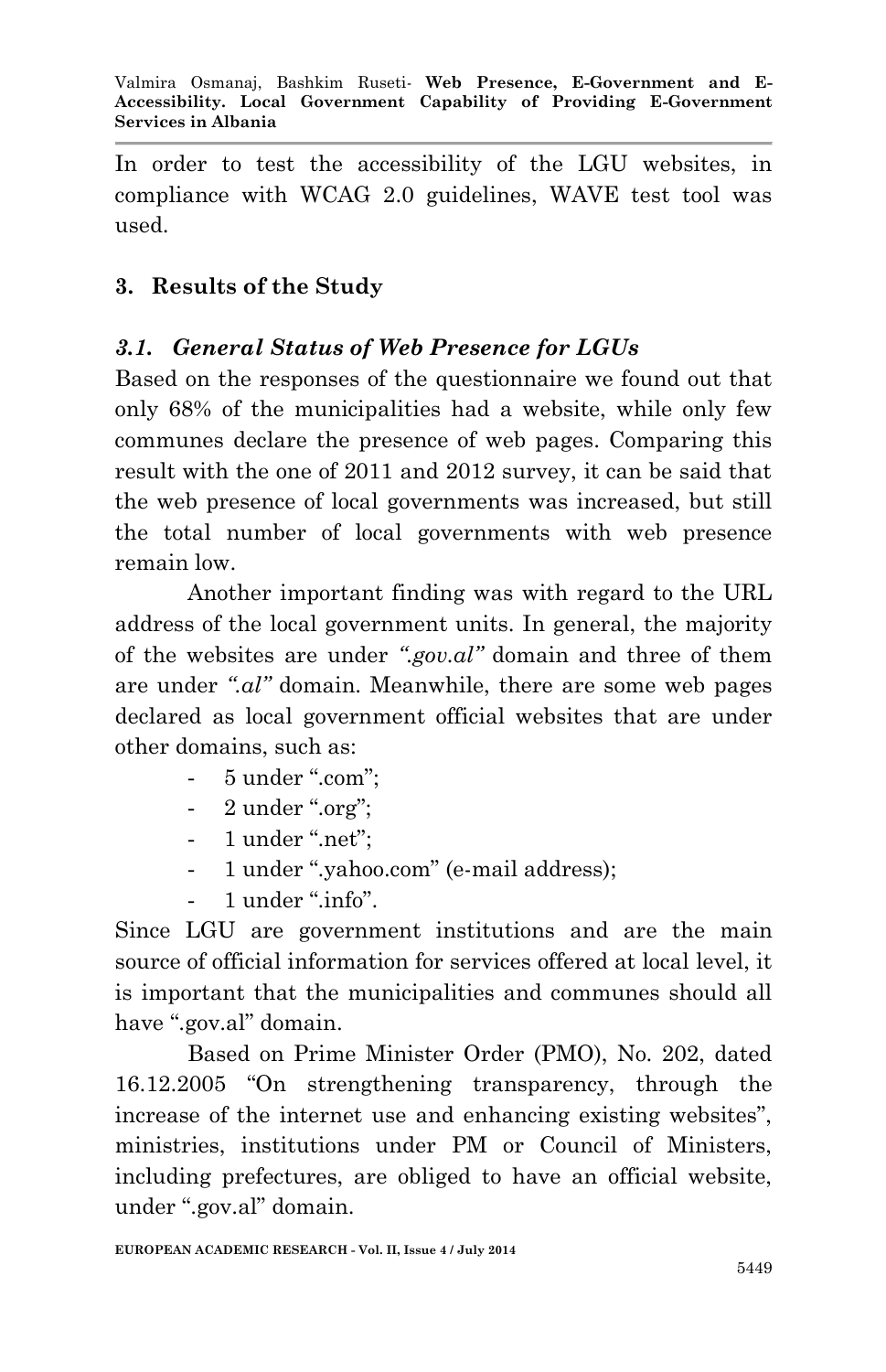Another issue, with regard to the URL address of the official websites, is the domain standardization. We found out that even the domains under *".gov.al"* are not standardized. For the official websites domain, different structures of the URL addresses are used, such as:

- [www.shkodra.gov.al;](http://www.shkodra.gov.al/)
- [www.bashkiasarande.gov.al;](http://www.bashkiasarande.gov.al/)
- [www.polican.gov.al;](http://www.polican.gov.al/)
- [www.bashkia-berat.gov.al,](http://www.bashkia-berat.gov.al/) etc.

In general, the information has two languages, Albanian and English, but not all the information is available on both languages.

## *3.2. Reasons Why Municipalities and Communes Don't Have a Website*

Based on the responses of the questionnaire we found out that the main reason why municipalities and communes don't have a web presence is the lack of the financial sources, 12 LGUs determined it as the main reason for not having a website. Some of the other reasons are stated below:

- lack of IT staff (9 answers);
- high maintenance costs for web page (4 answers);
- technical reason (2 answers);
- lack of Internet connection (4 answers);
- poor quality of Internet connection (1 answer);
- lack of premises required for server room  $(1 \text{ answer})$ ;
- absence of contract with ISP (1 answer).

As we can see, all the above mentioned reasons can be grouped in three categories, one related to financial resources, lack of technical staff and missing technical infrastructure. In order to overcome the 2nd and 3rd category reason, undertaking a reform for the collocation of the LGU websites, could be a good initiative to reduce infrastructure and technical maintenance cost. Based on Council of Ministers Decision No.248, dated 27.4.2007 "On the establishment of National Agency on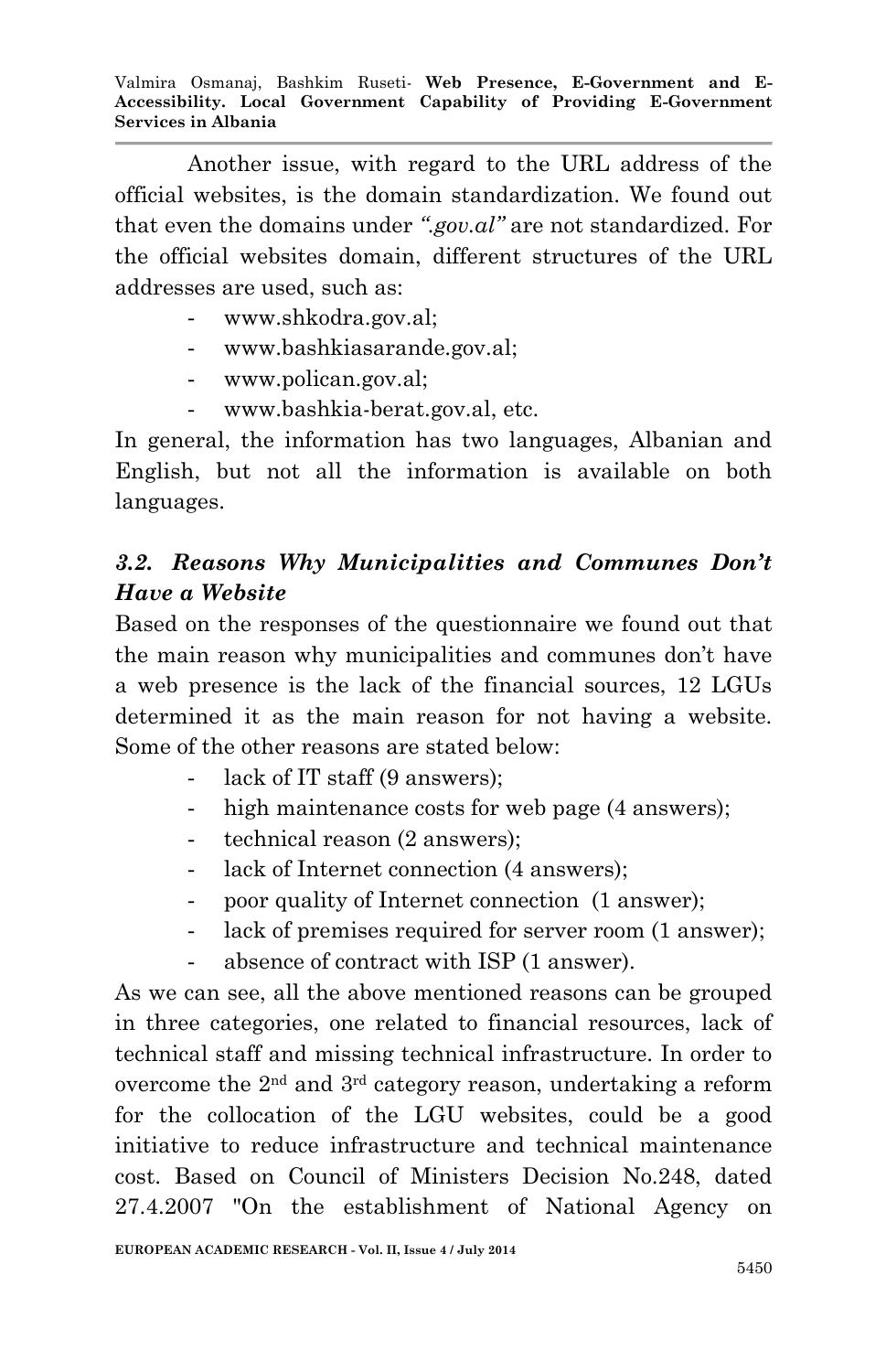Information Society", Article 3/n, through the use of the Government Datacenter, NAIS can offer the Cloud Infrastructure for a number of services, including, website and portal hosting.

# *3.3. Level of Sophistication of e-Government, Self-Declaration*

In order to evaluate the quality of the services offered in the LGU websites, in the part B of the questionnaire were included many questions that were related to: providing general information on the services offered by LGU, ability to download application forms or to apply online for a service.

Based on the LGU responses, we can summarize the e-Government services sophistication level, as below:

- In majority of responses of the municipalities, it is declared that the first level of sophistication for egovernment services, which has to do with the provision of only information related to the offered services;
- In some cases, municipalities offer services at the 2nd level of sophistication;
- For some web pages e-Participation and interactive communication mechanism with community are developed;
- With regard to the update frequency of the published information, the responses stated that the information was updated daily, weekly or monthly, depending on the activities of the local government;
- All of LGU declared that they have published a contact point in web pages.

In few cases, we saw some contradiction in the given responses, due to the lack of knowledge and information on e-government services and processes, but these cases were very isolated.

Based on the PMO No. 202/2005, mentioned above, the minimum criteria are set with regard to the layout and the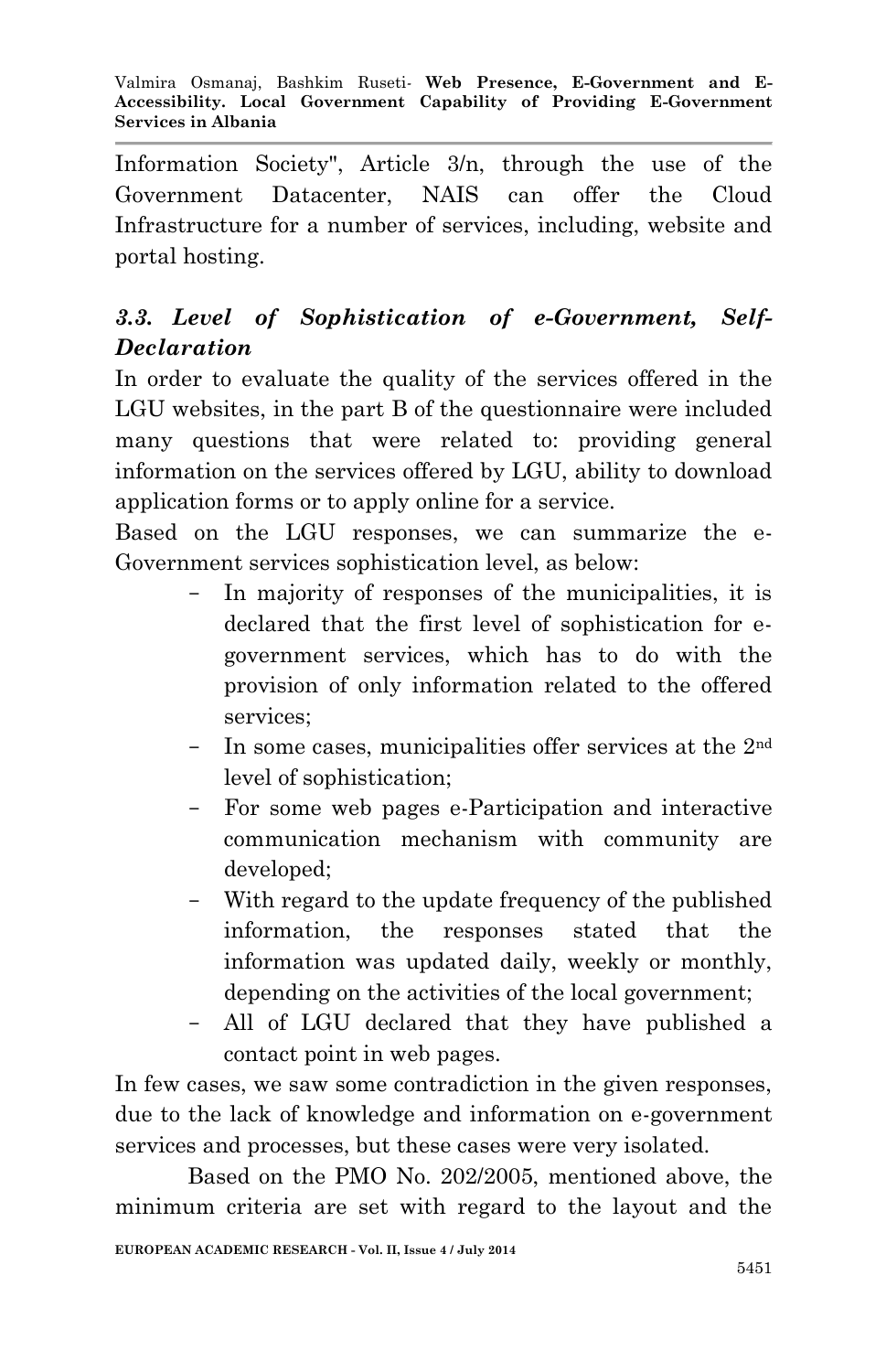required information published to the central government institutions. Therefore, there are defined 18 minimum elements for the website content, starting with Republic of Albania Emblem and Official Institution Name and focusing mainly on the information related to the services offered to citizens, businesses and other government institutions or employees. Similar requirements and specifications can be defined for the LGU, especially in order to define the minimum information required for the services offered at local level. The public services offered at local level, are defined by Law No. 8652, dated 31.07.2000 "On the organization and functioning of Local Government".

### *3.4. Online Survey of Local Governments Web Pages*

Beside the questionnaire send to 100 local governments units, we made an online survey on web pages. Local authorities in Albania are organized as below:

- Prefectures 12;
- Districts, 36;
- Municipalities, 65;
- Communes, 310.

Based on the survey of the web presence, 38% of the municipalities have web presence, from which 11 out of 25 are also region's center.

| <b>LGU</b> Authorities                             | Total No. | Web<br>Have<br>Presence | Web<br>Don't<br>Have<br>Presence |
|----------------------------------------------------|-----------|-------------------------|----------------------------------|
| <b>Municipality (M)</b>                            | 65        | 25                      | 40                               |
| <b>M/Region Center</b>                             | 12        | 11                      |                                  |
| <b>M/District Center</b>                           | 36        | 19                      | 17                               |
| <b>M/District Center, but</b><br>not Region Center | 24        | 8                       | 16                               |
| <b>Other Municipalities</b>                        | 29        | 6                       | 23                               |

**Table 1 - Municipalities web presence, based on their role**

With regard to the municipality and commune's websites that have a web presence, we mainly focused on the level of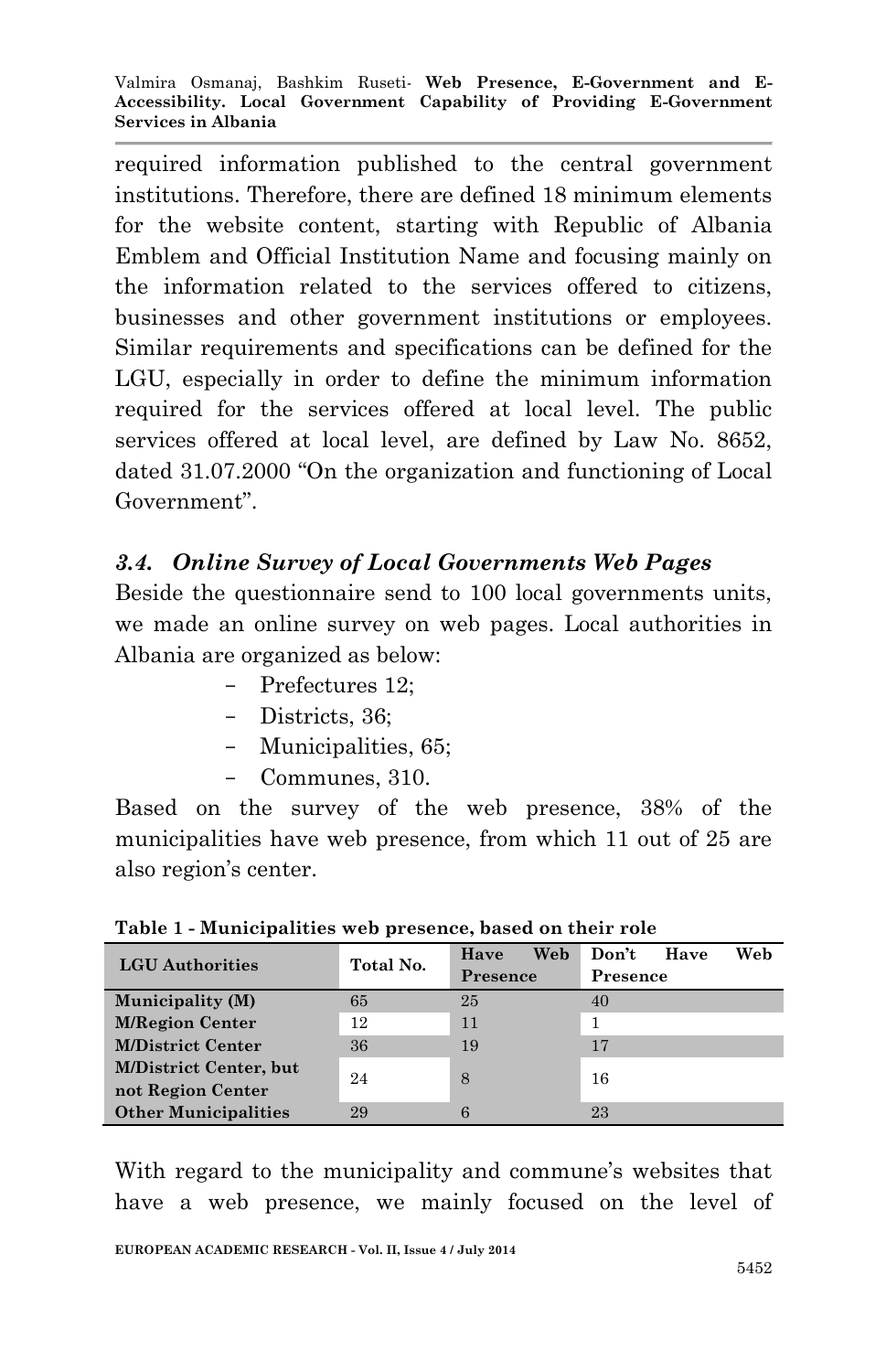sophistication of e-Government services and e-Accessibility standards. In order to define the e-Government Service Sophistication level, CAPGEMINI methodology is used, [14].

According to CAPGEMINI, introduced in the e-Government Benchmark Report of 2007, are defined 5 level of e-Government Services Sophistication: information, one way interaction, two way interaction, transaction and personalization, [14].

The results of the online survey are summarized and given below:

- The majority of the municipalities and communes provide public services, at the 1st level of sophistication, which is to provide information on the public services that are offered by the LGU.
- Few of them provide service at  $2<sup>nd</sup>$  level of sophistication. Municipalities, such as Tiranë and Durrës, have published on their websites electronic versions (.pdf or word format) of the application form related to the service of obtaining building permits that can be downloaded by businesses;
- Some websites publish daily activities, but that are mainly related to the major activities, meetings and visits;
- Some websites have published contact point persons and details for contacts;
- In general, there is no standardized procedure for public services;
- Almost all websites have provided a detailed information on tax duties but there is less information related to other local government services;
- In general, websites are built not using a user-centric approach;
- Some LGU have integrated in their websites application/request forms, feedback or complaints;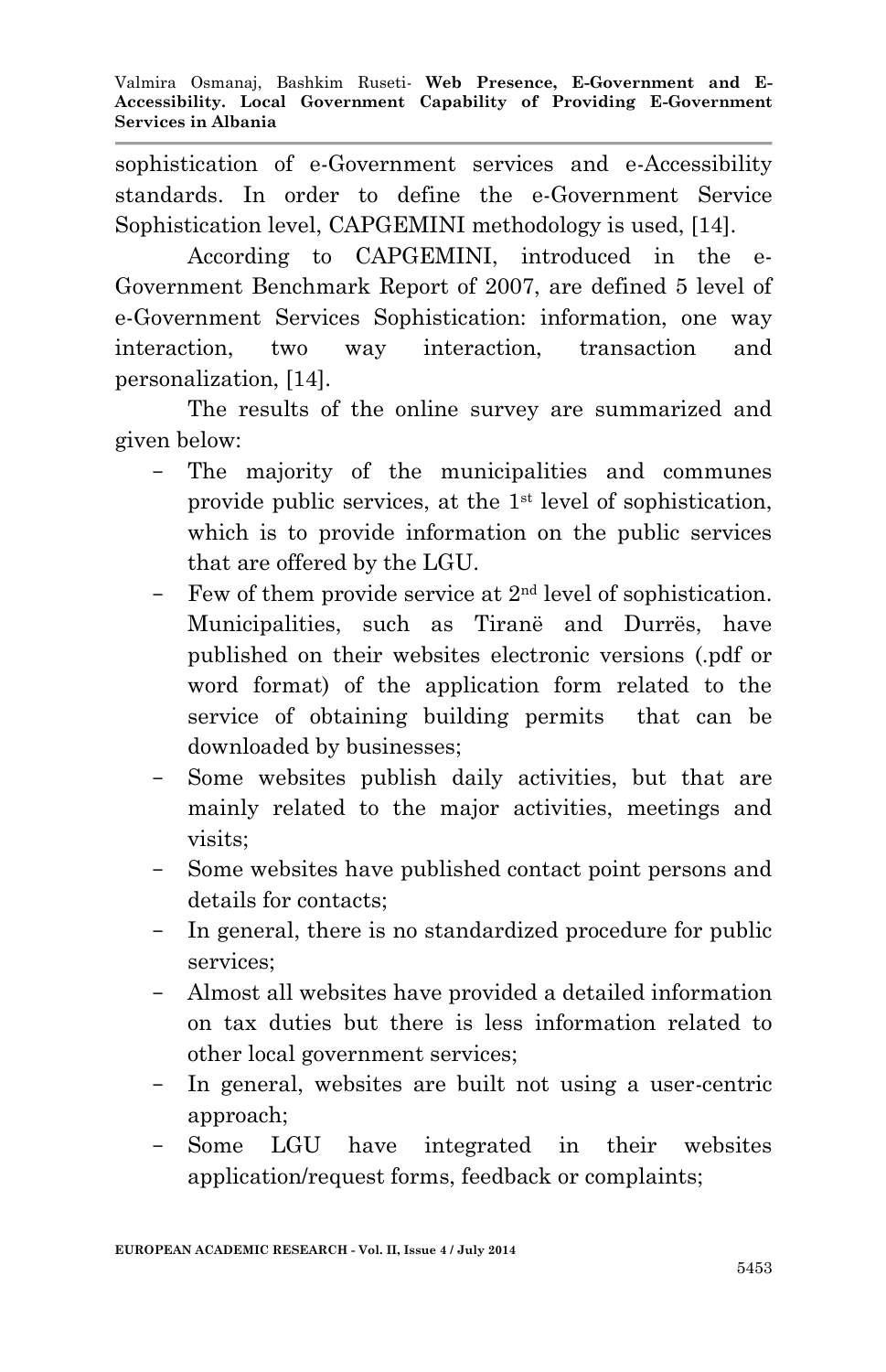- In general, websites are implemented in two languages, Albanian and English or Albanian and Italian, but the second language content is not as rich as the Albanian language;
- Mainly the LGU websites provide general information on the municipality and commune and the region, but the information on the services is limited.

For the district of Shkoder and Lezha, there is an increase of the web presence for some of the communes. There are some evidences of One-Stop-Shop Services. In the municipality of Lezha it is provided a digital library of all the legal acts. Most of the websites are focused to provide information to tourist and visitors of the commune and not the citizens of the commune. Not providing updated information is a common problem for most of the LGU websites.

As stated above, there is need to define an overall regulation that will apply to all the websites of the local government units, including municipalities and communes. Moreover, including e-Government Service Provision at Local Government level in the National Strategy on Decentralization would enable a smooth transition of this process and to increase use and trust.

### *3.5. E-Accessibility and WAVE Test*

The last survey on e-Accessibility standards was based on "WAVE test" tool. What it can be said is that the websites established lately has less e-Accessibility errors. Therefore, some of the newly implemented websites have up to 3 e-Accessibility errors.

The previous evaluation test, realized on 2012, on the web accessibility for municipalities, gave these results:

- Only one website with zero errors;
- 9 websites with up to 5 errors;
- 2 websites have 6-10 errors;
- 4 websites have 11-20 errors;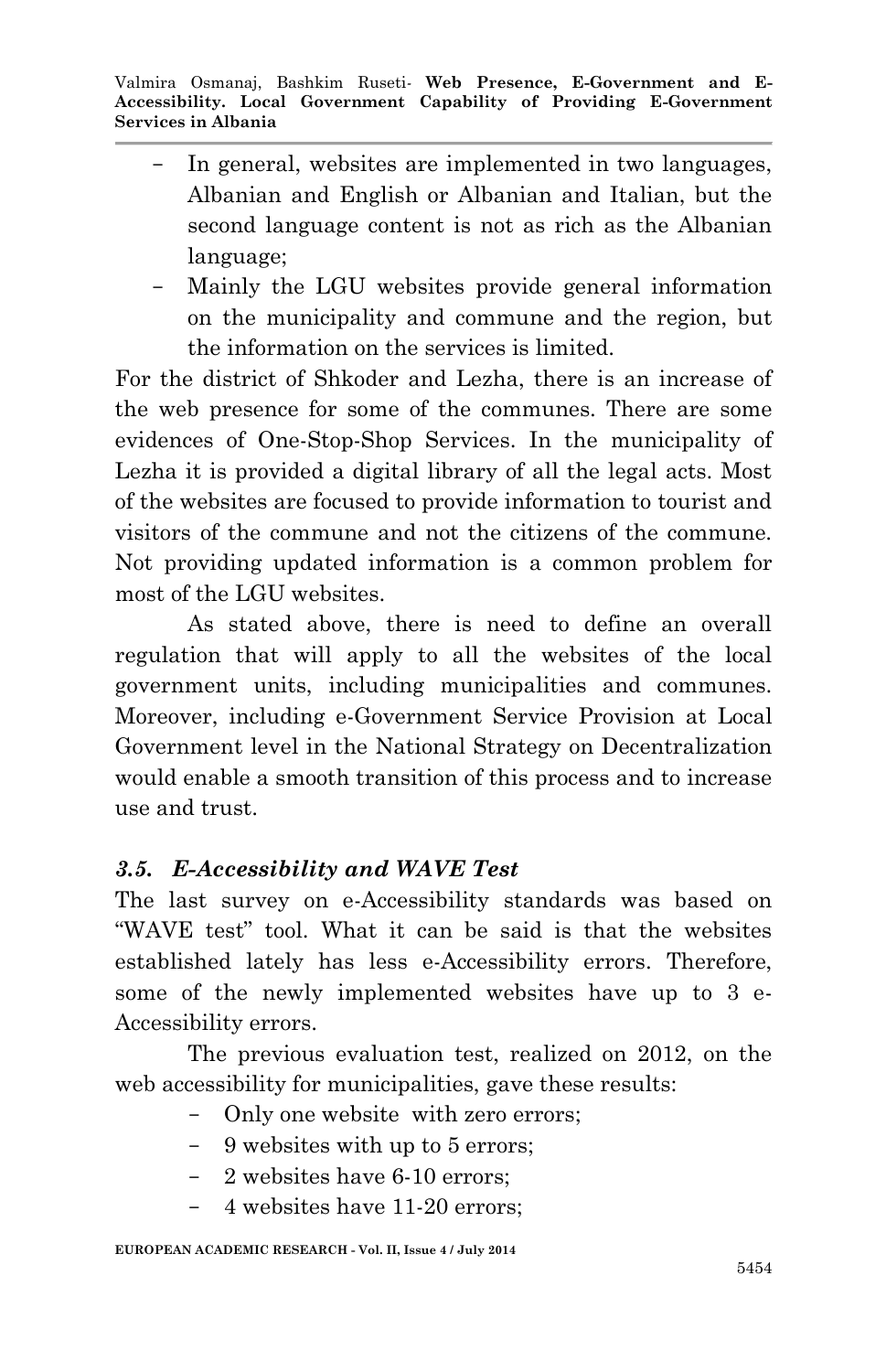- 2 websites have 21-30 errors;
- 2 websites have over 30 errors.

The majority of e-accessibility errors were related with missing of alternative text, or missing links, etc. One common problem in web pages is not providing updated information or providing information without notice for the publishing date.

### **4. Conclusion and Recommendation**

Based on the survey of the web presence, 38% of the municipalities have web presence, from which 11 out of 25 are also region center. In general, the information has two languages, Albanian and English, but not all the information is available on both languages. The content of the websites neither is nor structured either user-centric.

Based on the PMO No. 202/2005, are set the minimum criteria with regard to the layout and the required information published to the central government institutions. Similar requirements and specifications should be defined for the LGU, especially in order to define the minimum information required for the services offered at local level. Moreover, including e-Government Service Provision at Local Government level in the National Strategy on Decentralization would enable a smooth transition of this process and to increase use and trust.

Considering the 5-Level e-Government sophistication level, it resulted that most of the websites provides only general information on the services, first level of sophistication and only a few municipalities offer the possibility to download forms that are needed to apply for the services, thus enabling second level of sophistication.

Also, awareness is needed in some areas, such as:

- being conscious of the importance of e-government in local authorities;
- improving the web accessibility and applying international standards for e-accessibility;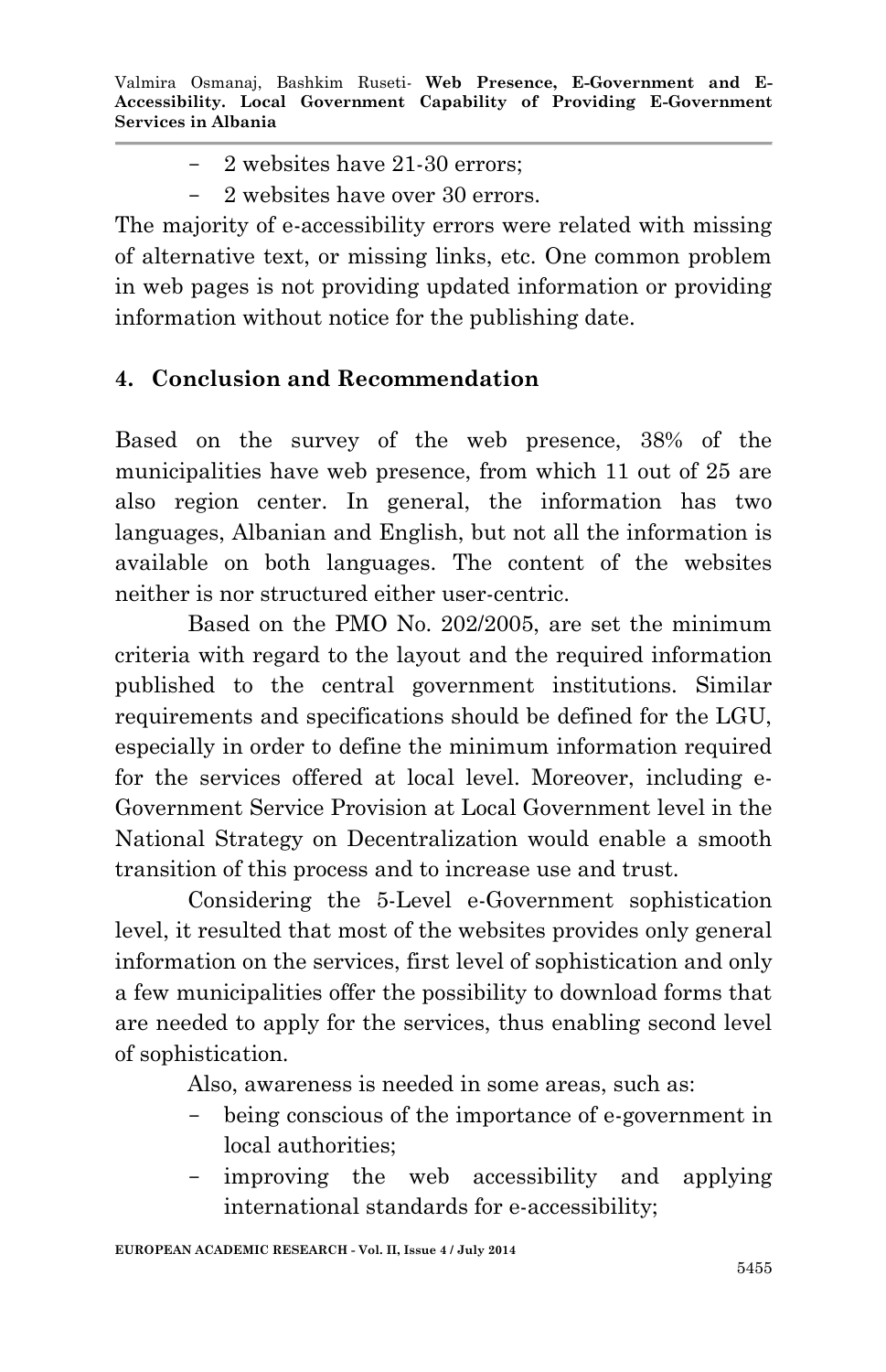- conducting continuous evaluation process and monitoring of e-government is needed;
- conducting analysis of errors, making improvements and then evaluation again;
- exchanging good practices will help the process of providing e-Government services at local level.

#### **REFERENCES**

- Dewan, S. and Riggins, F.J. "The digital divide: Current and future research directions." *Journal of the Association for Information Systems* 6(12): 298-337. [5]
- EU: 7th Web-based Survey on Electronic Public Services, 2007. [14]
- European Commission. 2007. COM 694 "*European i2010 initiative on e-Inclusion."* [11]
- European Commission. 2008. COM 8044 "*Towards an accessible information society."* [12]
- European Union*.* 2013. "Public Services Online-'Digital by Default or by Detour? Assessing User Centric eGovernment performance in Europe – eGovernment Benchmark 2012." 2013. Available at: https://ec.europa.eu/digital-agenda/en/pillar-7-ictenabled-benefits-eu-society. Accessed on: 20.06.2013. [4]
- InfoDev, Centre for Democracy & Technology. 2002. *The E-Handbook for Developing Countries.* November 2002. [3]
- ISO/IEC FCD 25010. 2010. "Software Engineering Software product Quality Requirements and Evaluation (SQuaRE) - System and software quality models." JTC 1/SC 7 N4522, 2007[7]
- Nilsson, Andreas. 2008. "Management of Technochange in an Inter organizational e-Government Project." *Proceedings of the 41st Hawaii International Conference on System Sciences*. [2]